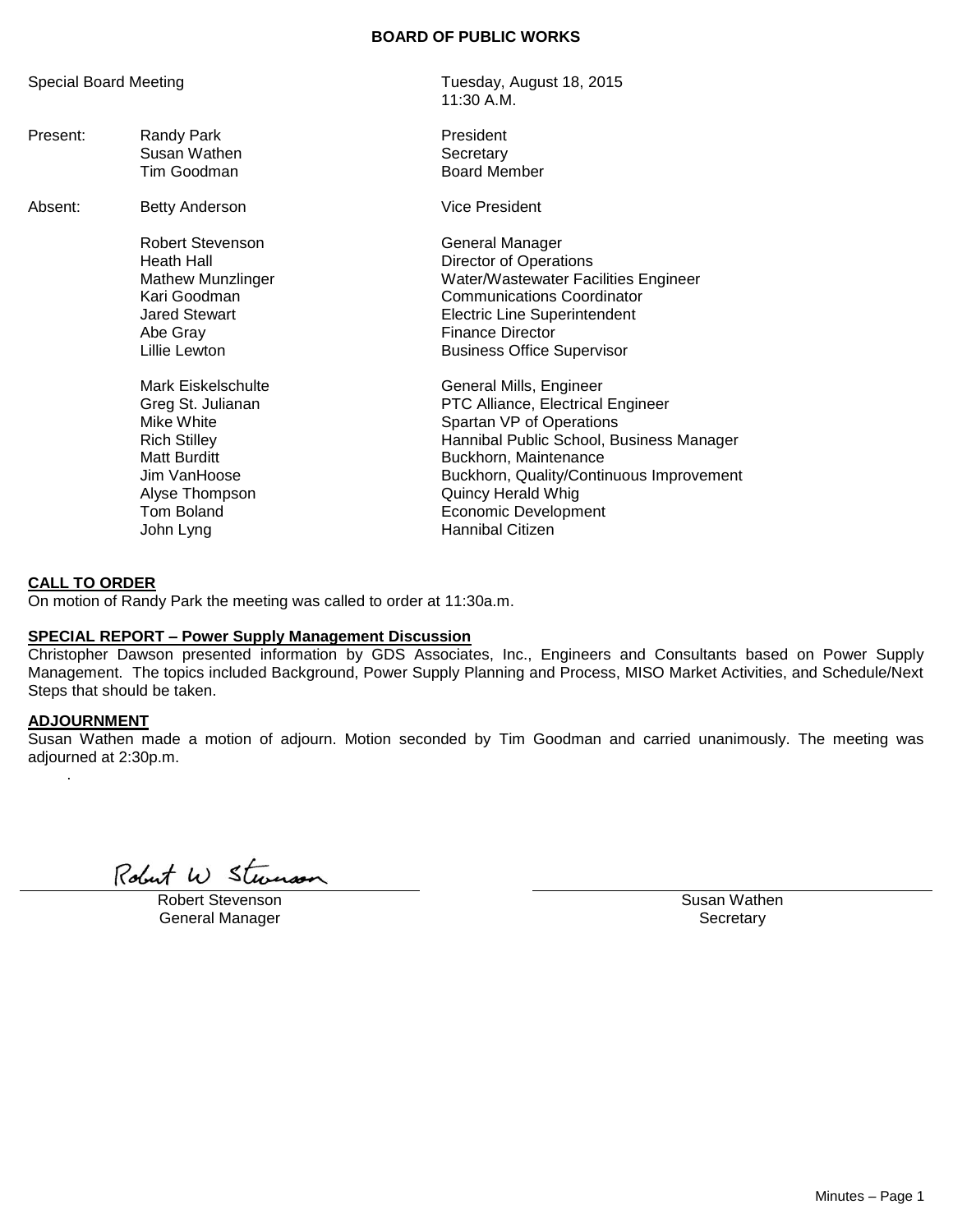#### **BOARD OF PUBLIC WORKS**

Present: Randy Park President<br>
Susan Wathen President Secretary Susan Wathen<br>Tim Goodman

> Robert Stevenson General Manager<br>Heath Hall General Manager Abe Gray<br>
> John Hummel<br>
> VWTP Supervise John Hummel WWTP Supervisor

Regular Board Meeting Tuesday, August 18, 2015 3:00 P.M.

Board Member

Absent: Betty Anderson **Vice President** 

Director of Operations Courtney Harris **Administrative Assistant** Mathew Munzlinger Water/Wastewater Facilities Engineer Kari Goodman **Public Relations Coordinator**<br>
Public Relations Coordinator<br>
Pectric Line Superintendent Electric Line Superintendent Lillie Lewton **Business Office Supervisor**<br>
Chrissy Hatton **Business Office Assistant Finance Office Assistant** 

Danny Henley **Hannibal Courier Post** Dave Johnson **Hannibal Resident** 

# **CALL TO ORDER**

The meeting was called to order at 3:00 P.M. by President Randy Park.

# **INVOCATION & PLEDGE OF ALLEGIANCE**

The invocation was given by Mr. Robert Stevenson.

#### **CONSENT AGENDA**

- A) Minutes July 21, 2015
- B) Payrolls July 24, 2015, August 7, 2015
- C) Claims July 2015

On motion of Tim Goodman, seconded by Susan Wathen the Board voted unanimously to approve the Consent Agenda.

#### **GENERAL MANAGER'S REPORT**

Mr. Stevenson reported development activities for the Hannibal Lakeside Technology Park continue. A meeting was held with the Corps of Engineers to determine a stream mitigation strategy was held on August 14th. The plan is to begin the re-alignment of the sanitary sewer around the future lake later this fall.

Mr. Stevenson reported Bluebird Network is ready to begin construction of the fiber ring project. The Electric Department has started on preliminary tasks of pulling cable and existing conduit.

Mr. Stevenson reported Improvements for the Water System are now pending approval of SRF loan documents. Work has begun for the Water Treatment Plant Improvements contract.

Mr. Stevenson reported the HBPW has spent much time since the last board meeting planning a response to the sanitary sewer flooding in the Lake Apollo area. The Sewer crew has identified all properties in the drainage basin, and a letter was prepared to mail to each home and business owner advising of pending inspections, which will initially be conducted by HBPW staff. The HBPW inspections will take place throughout the months of September and October after receiving responses from the homeowners.

Mr. Dave Johnson, Hannibal Lake Apollo resident, formally requested the HBPW get estimates for a design to create an 8"-10" overflow line to install at the north leg of the affected area to give relief to the homes that are affected by the sanitary sewer flooding. After much discussion, the HBPW will be doing inspections on the Lake Apollo area, and will be collaborating with City Council to determine the best solution to help relieve the sewer flooding that is occurring in the Lake Apollo area.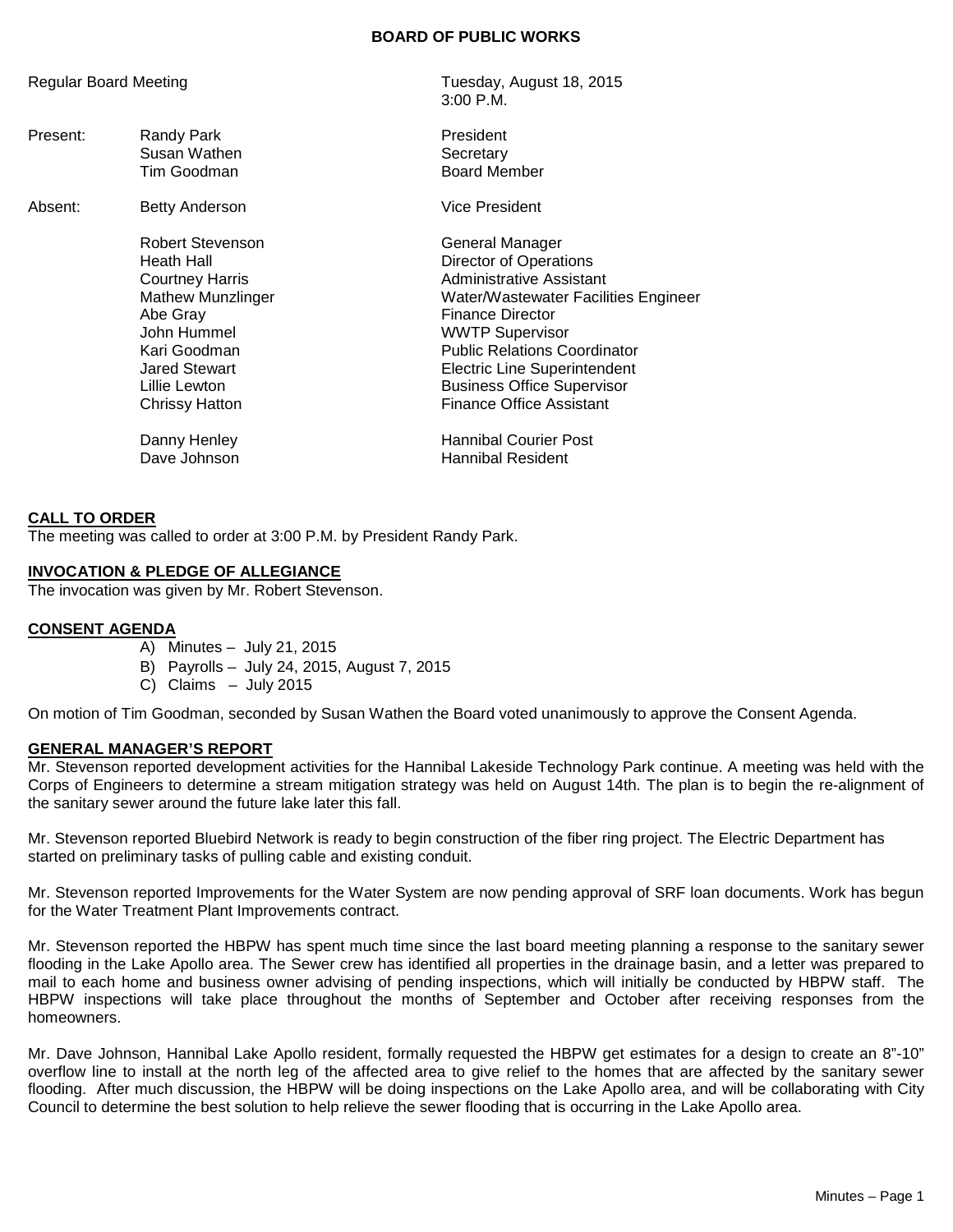# **OPERATION'S REPORT**

Mr. Hall reported the Electric line crew had a busy month of July. There were two very significant outages during the month with the first one occurring on the 161 kV line on July 12<sup>th</sup> during a storm. The crew installed 11 new poles, replaced or repaired 39 street lights, service 3 meters, replaced 3 transformers, and disconnected and/or reconnected 25 services for repairs or updating. The McMasters street light upgrades project is complete.

Mr. Hall reported the Sewer crew responded to 10 reported stop ups that were not related to the heavy rain events that occurred during the month of July. No damage was reported with the stop up that was caused by roots. There were nine reported backups that were associated with the heavy rain early the morning of July  $12<sup>th</sup>$ .

Mr. Hall reported Matthew Jones, IT, has been working with Bluebird Networks this month on planning the installation of more fiber optic network cable to various SCADA locations including all substations. This project will span several months and require assistance from several internal departments and contracted resources.

# **FINANCIAL REPORT**

Abe Gray presented the Board with the financial results for the month of May and year to date results. Mr. Gray noted the auditors will be coming to the HBPW during the month of September for the annual auditing process.

# **PROJECTS REPORT**

Mathew Munzlinger presented the Board with an updated progress report of ongoing projects. This includes projects from the Water System and Water Treatment Plant, as well as the Sewer System and Wastewater Treatment Plant. Mr. Munzlinger noted the progress of these projects and studies is acceptable and will continue as weather permits.

On motion of Susan Wathen, seconded by Tim Goodman, the Board voted unanimously to approve the Regular Reports.

# **NEW BUSINESS**

Matt Munzlinger reported the Water System Improvements Contract is the replacement of the existing 50,000-gallon elevated water tank located near the intersection of Oak and Grape Street on the City's Southside. On July 31, 2015, the bid opened for the project occurred for the second time. There were four bidders who bid both tank styles and a single bidder who chose to bid just the single pedestal tank. Phoenix Fabricators was the low bidder for the multi-legged tank with a bid of \$853,110.00 and Gerard Tank & Steel was the low bidder for the single pedestal tank with a bid of \$891,000.00. Horner & Shifrin checked all of both bidders' paperwork and everything appeared to be in order. Mr. Munzlinger noted based upon the bids received, he recommends awarding the Southside Tank replacement to Phoenix Fabricators for the bid price of \$853,110.00 for the construction of a 200,000-gallon multi-legged tank pending MDNR approval.

On motion of Tim Goodman, seconded by Susan Wathen, the Board voted unanimously to award the Southside Tank replacement project to Phoenix Fabricators for the bid price of \$853,110.00 for the construction of a 200,000-gallon multi-legged tank pending MDNR approval.

Matt Munzlinger reported Bleigh Construction has been working on the improvements to the WWTP for nearly a year and is wrapping up the project. As part of the project closeout, the contract needs to be modified to reflect the actual number of days needed to complete the project, as well as, the final contract amount. Mr. Munzlinger presented the attached Change Order Number 2, and requested the Board approve Change Order Number 2 amending the contract price and the completion times.

On motion of Susan Wathen, seconded by Tim Goodman, the Board voted unanimously to approve Change Order Number 2 amending the contract price and the completion times.

# **CITY ATTORNEY – PENDING MATTERS**

NONE

# **COMMENTS FROM AUDIENCE**

NONE

#### **GENERAL DISCUSSION** NONE

# **CLOSED SESSION**

Susan Wathen made a motion to convene in closed session, in accordance with Section 610.021 (2) of the Missouri Sunshine Law, to discuss Real Estate admitting Board Members, Robert Stevenson, Heath Hall, Abe Gray, Chrissy Hatton, and James Lemon. Motion seconded by Tim Goodman. ROLL CALL: AYES: Board Members, Randy Park, Susan Wathen, and Tim Goodman. NAYS: 0.